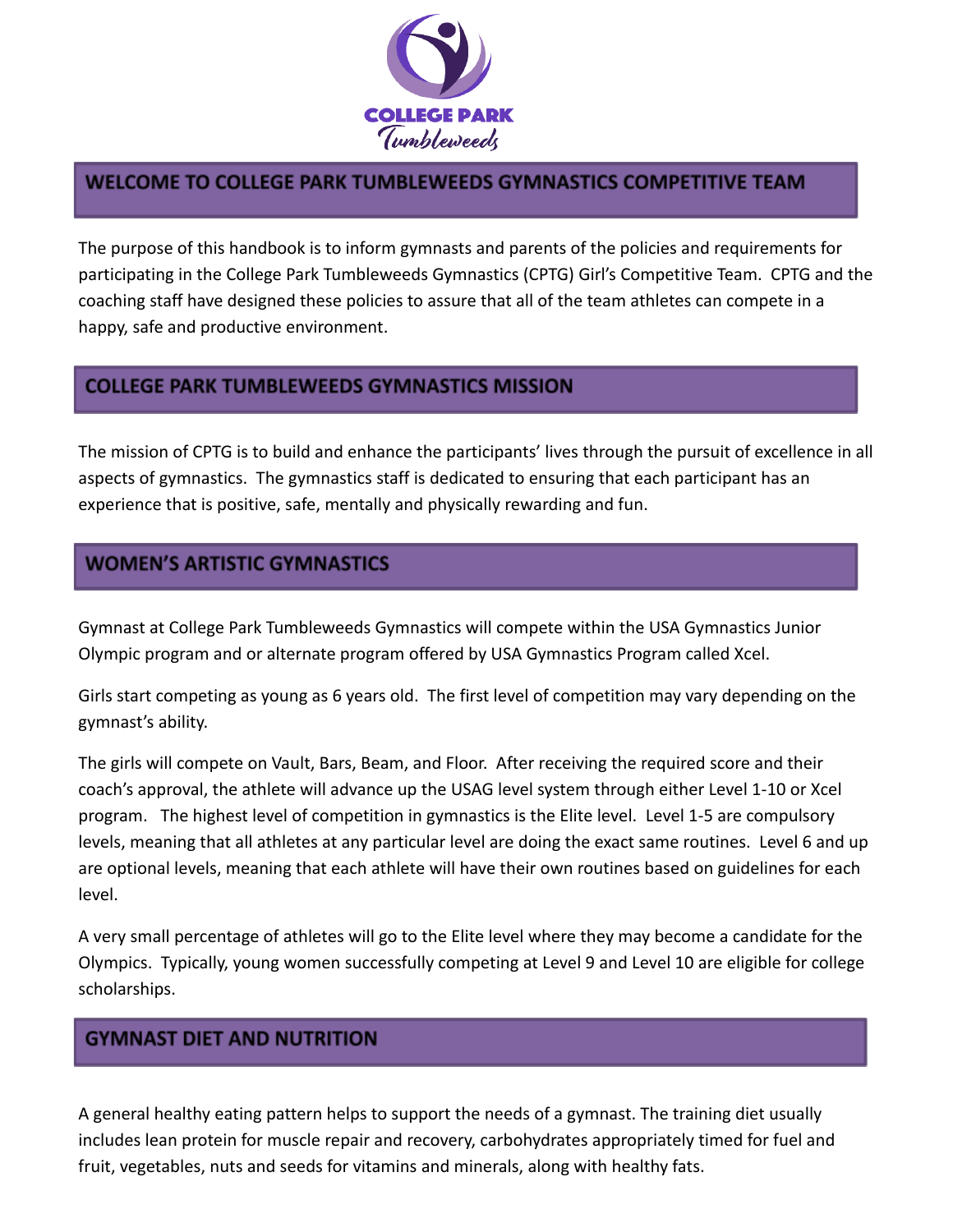## **SPORTS PHYSICAL**

An annual sports physical is required each year for each gymnast. Please provide a copy to the Club Administrator at the beginning of each competition season or upon renewal dates.

#### **INSURANCES AND INJURIES**

Gymnasts should have their own medical insurance but the College Park Tumbleweeds Gymnastics (CPTG) requires that all participants have Amateur Athletic Union (AAU) Extended Benefit membership which is a co-insurance policy that covers gymnast team practice and any activity that the gymnast participates in as a team member.

The gymnast must report all injuries, including injuries that occur outside of the gym, to the coaching staff as soon as possible. The coaches can then make sure that the gymnast is protected from further injury during practice.

## **ATTENDANCE**

To maintain a quality and productive program, gymnasts are expected to be at every scheduled practice on time, unless other arrangements have been made with their coach. If you are unable to attend a scheduled practice or will be late, please call the gym office 404.669.4609 and leave a message.

The team practices year-round. The practice schedule is set at the beginning of the season and any additional practices may be scheduled during off time to provide the gymnast readiness for competition. Any additional practice time is based on the need of a level. Scheduled practice times may be canceled to unforeseen circumstances such as inclement weather, water or power outages.

Attendance is required every day for two weeks prior to a competition unless excused for a sickness. Injury two weeks before a competition may omit the gymnast from a competition as deemed by the coaching staff or a physician. Meet fees will not be refunded if your gymnast is sick or injured.

Summer Training is mandatory for all gymnasts seeking membership to the team for the upcoming meet season. Team placement does not carry over from one year to the next.

## **CLOTHING ATTIRE FOR PRACTICE & COMPETITION**

Suitable clothing for practice consists of leotards that do not show the stomach area and lycra shorts. T-shirts, baggy pants and baggy/loose shorts may not be worn.

At a certain level grips will be recommended by the coaching staff for the uneven bars. Coaches will make a recommendation for where and how to purchase. Cost varies from \$50-\$60.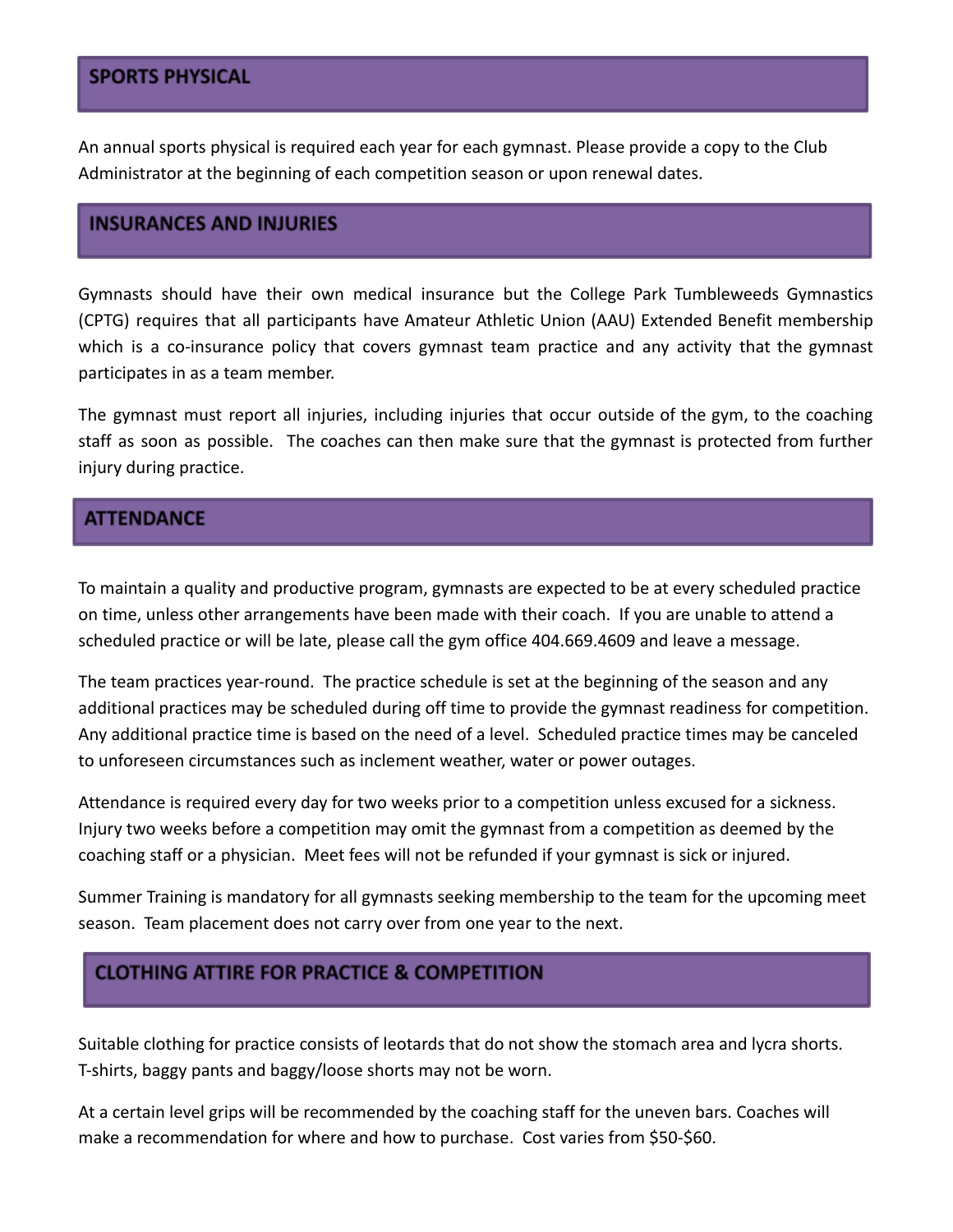## **CLOTHING ATTIRE FOR PRACTICE & COMPETITION (continued)**

All gymnasts need to carry their gym bags to and from gymnastics practice and meets. The gymnast should secure all belongings along with grips, wristbands, competition music and water bottles in their gym bag.

Hair needs to be securely tied back when she arrives to practice and competitions.

Jewelry, other than post earrings, are not permitted.

All gymnasts are required to be in full and proper team uniform when competing or appearing at a team function.

Competition leotards must be worn during the meets. Uniform to include uniform briefs with hair neatly pulled up with uniform hair scrunchie.

There are specific uniform care instructions for the gymnast uniform. In most cases, you should not dry clean or wash team leotards or warm up suits in the washing machine. Competition leotard and the warm-up suit should be WASHED BY HAND with recommended liquid soap or detergent for delicate items.

## **RESPECT THE SPORT OF GYMNASTICS & GENERAL REQUIREMENTS**

The way you act in the gym and at competitions is a reflection of yourself, your teammates, and the team.

The following actions show respect and are expected of College Park Tumbleweeds Gymnastics athletes.

Must attend regularly scheduled practices and summer training.

Must meet attendance and competition requirements.

Must exhibit good sportsmanship and respect for authority and team members.

Must meet the financial obligation.

Participate in all competitions. We are a competitive team. We need to measure our work and progress by competing in front of our families, friends, and teammates.

Attend every practice leading up to a competition. Every competition is important in some way. If a gymnast misses a practice the week before a competition, (besides an excused absence such as sickness, or family emergency) she will be pulled from the meet. The more we practice competing, the more confident we become for meets such as State, Regionals, and Nationals.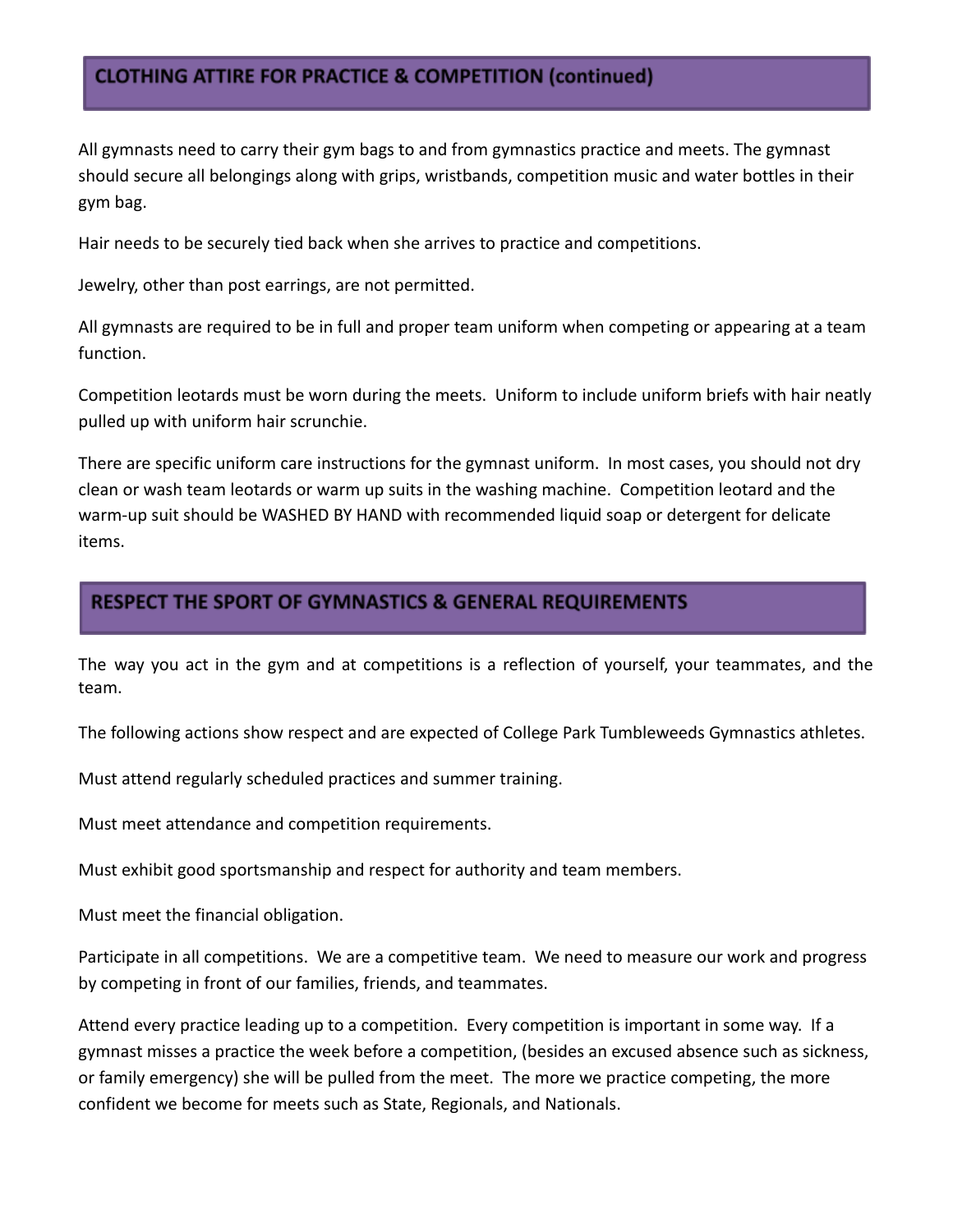## **RESPECT THE SPORT OF GYMNASTICS & GENERAL REQUIREMENTS (continued)**

Show the highest regard for our sport and your hard work by arriving at all competitions on time. Conduct yourself with grace and courage during the competition by accepting all scores in a positive manner.

Gymnasts may at no time during a competition go to the stands to talk to parents, families, or friends. During a team competition, there is no need to speak with the family until after the competition session is completed. A violation of this rule could be grounds for the gymnast to be asked to leave the meet or be suspended from the next competition.

THERE WILL BE NO TOLERATION OF TALKING OF A TEAMMATE'S SCORE IN A NEGATIVE MANNER. IF THIS HAPPENS THE GYMNAST WILL BE PULLED FROM THE MEET IMMEDIATELY AND ASKED TO LEAVE. THE SAME SPORTSMAN LIKE BEHAVIOR IS EXPECTED FROM THE PARENTS.

# **EXAMPLES OF DISCIPLINARY ACTION**

The coaching staff has the right to remove any disruptive behavior from the gym in order to maintain a positive and safe environment.

The gymnast may be dismissed from practice and go home early.

The coach may request a meeting with the parent.

The gymnast may be suspended from the team for a period of time or may be scratched from a competition. Please NOTE: If a gymnast is suspended from a workout or from a competition for any reason the fees associated with training or competing are not refundable or discounted.

The gymnast may be asked to leave the program if we cannot get her to conform to the expectations of the team, coach or gym. THERE ARE NO REFUNDS OF TUITION OR COMPETITION FEES WHATSOEVER IF A GYMNAST IS ASKED TO LEAVE THE PROGRAM.

### **MOBILITY**

College Park Tumbleweeds Gymnastics provides a well-qualified, professional coaching staff. Please allow your child to benefit from the coaches' expertise, experience, and knowledge.

It is at the coach's discretion to move a gymnast to a higher level based on the gymnast meeting the mobility requirement by USA Gymnastics and readiness for the next level. Even if a gymnast meets the required mobility scores, it does not automatically mean they will move to the next level. It is possible that a gymnast may compete for a level for more than one year.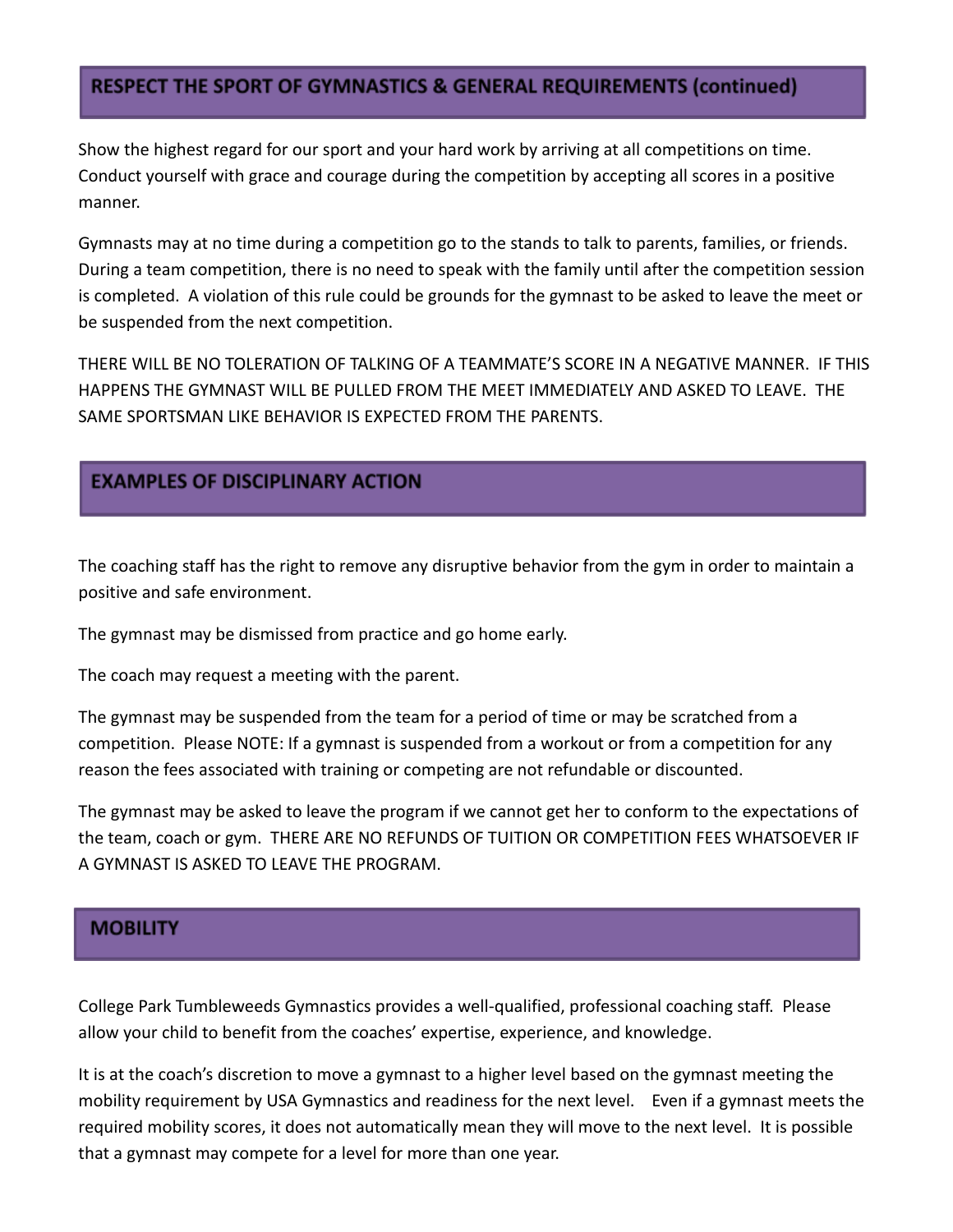#### **OPTIONAL LEVEL GYMNAST**

When your child becomes an optional level gymnast, Levels 6, 7, 8, 9, 10 and Elite and Xcel, she must receive a choreographed floor routine. Music for the floor exercise and choreography are outside of the monthly escrow fees. Optional floor routine music is \$75 and Optional floor routine choreography is \$175. Choreography will be scheduled outside of practice time and routines must be used for at least two years. The Head Coach must approve the selection of music and choreography.

# **TUITION PAYMENT POLICY**

Competitive gymnastics is a very rewarding and incredible experience. At College Park Tumbleweed Gymnastics, we do our best to keep the cost down, and at the same time maintain the best equipment, the highest quality staff, and one of the best competitive gymnastics programs in the area.

Tuition rates are based on a yearly budget that is broken into a 10-month payment plan for an eleven-month commitment.

Statements will be sent out the  $1<sup>st</sup>$  of each month for both the competition fee and training fee and due by the 15<sup>th</sup> of each month through an automatic draw via a credit card on file. If you choose to pay manually you may do so through our website at [www.cptumbleweeds.com.](http://www.cptumbleweeds.com) Go to the Tumbleweed Team tab and scroll to Tumbleweed Escrow Payment. You will need to login to your account. Partial payments are not allowed online through the parent portal. You will need to call the gym office to make any partial payments.

All fees are set up prior to the competitive team year and are therefore estimated costs. Funds in your individual escrow accounts are set up to pay for AAU and USA Gymnastics membership, meet entries, uniform, and any other fee for the competitive year. CPTG also pays all the coach's annual USAG memberships fees, their recurring criminal background checks and their recurring required training course fees.

The cost of the entire program remains the same even when athletes are on vacation, sick, injured, or absent for holiday and/or bad weather gym closures. Therefore, there are no discounts for any of these situations. CPTG has made all open gym practices free for team athletes in anticipation of these situations and the only choice for make ups.

You have the option to drop your child from the team at the end of the competition season in May. If a gymnast leaves prior to the end of the competition season in May, there may be costs already prepaid and will not be refundable. All withdrawal from the team must be put in writing to prevent continuing team fees from being charged.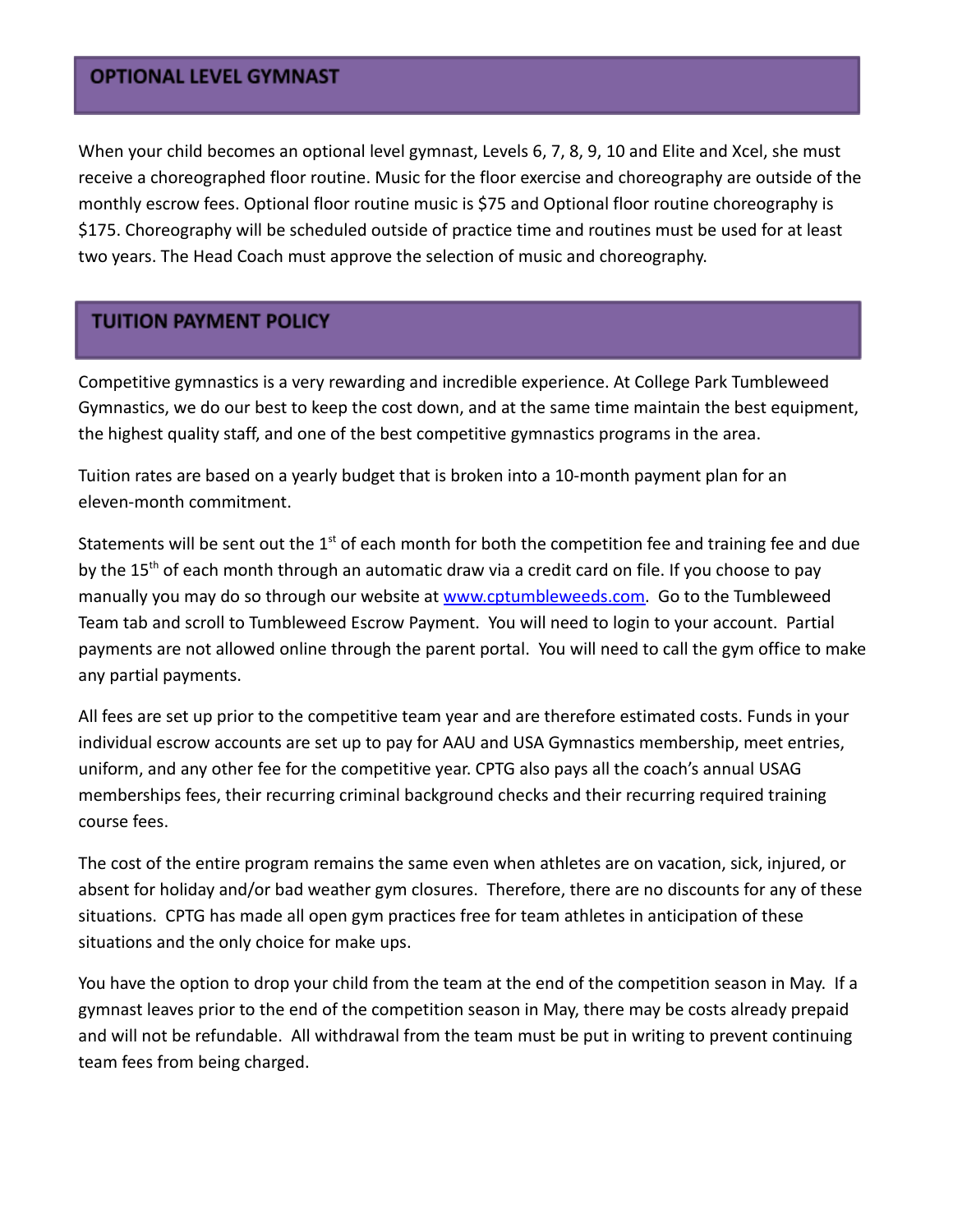## **GYMNASTICS COMPETITION FEE OVERVIEW**

AAU Gymnastics Membership \$16

USA Gymnastics Membership \$63

Competition Entry fees \$85-\$150 per meet

Competition Leotard approximately \$150-\$210

Competition Warm-Ups approximately \$150

Coaches fees: Session fees, per-diem, mileage, hotel, training, membership, uniform - varies depending on meet locations and number of gymnasts.

Meet fees, competition attire and club fees must be current and up to date prior to enrolling in competitions.

## **DELINQUENT TUITION PAYMENT FOR TRAINING & ESCROW**

After the 15<sup>th</sup> of the month, balances are considered past due and subject to a \$25 late fee. After 30 days, account balances will automatically be charged to the card on file. A delinquent tuition payment for either training fees or escrow account can result in suspension of the gymnast until payment is made or special payment arrangements have been made with the Club Administrator. If a gymnast is signed up for a meet, but money is not in their escrow account before the competition, the gymnast will be pulled from the meet and the money will still be owed to the Club. If a monthly training fee is not current a gymnast may be asked to sit out of practice until fees are current.

## **COMPETITION POLICIES & MEET CANCELLATION**

Gymnasts who are determined ready to compete by their coach will automatically be signed up for all of the competitions offered in the upcoming season. Meet fee assessments are collected monthly with the escrow payment. Meet entry fees are usually required by host clubs several months prior to the competition.

If there is a scheduling conflict to compete in a meet, a meet cancellation form must be filled out 90 days prior to the competition date to prevent the gymnast from being entered in a meet. Deadlines for entry date and refund dates vary from competition to competition so there is no guarantee to be refunded even if the meet cancellation form is completed in a timely manner.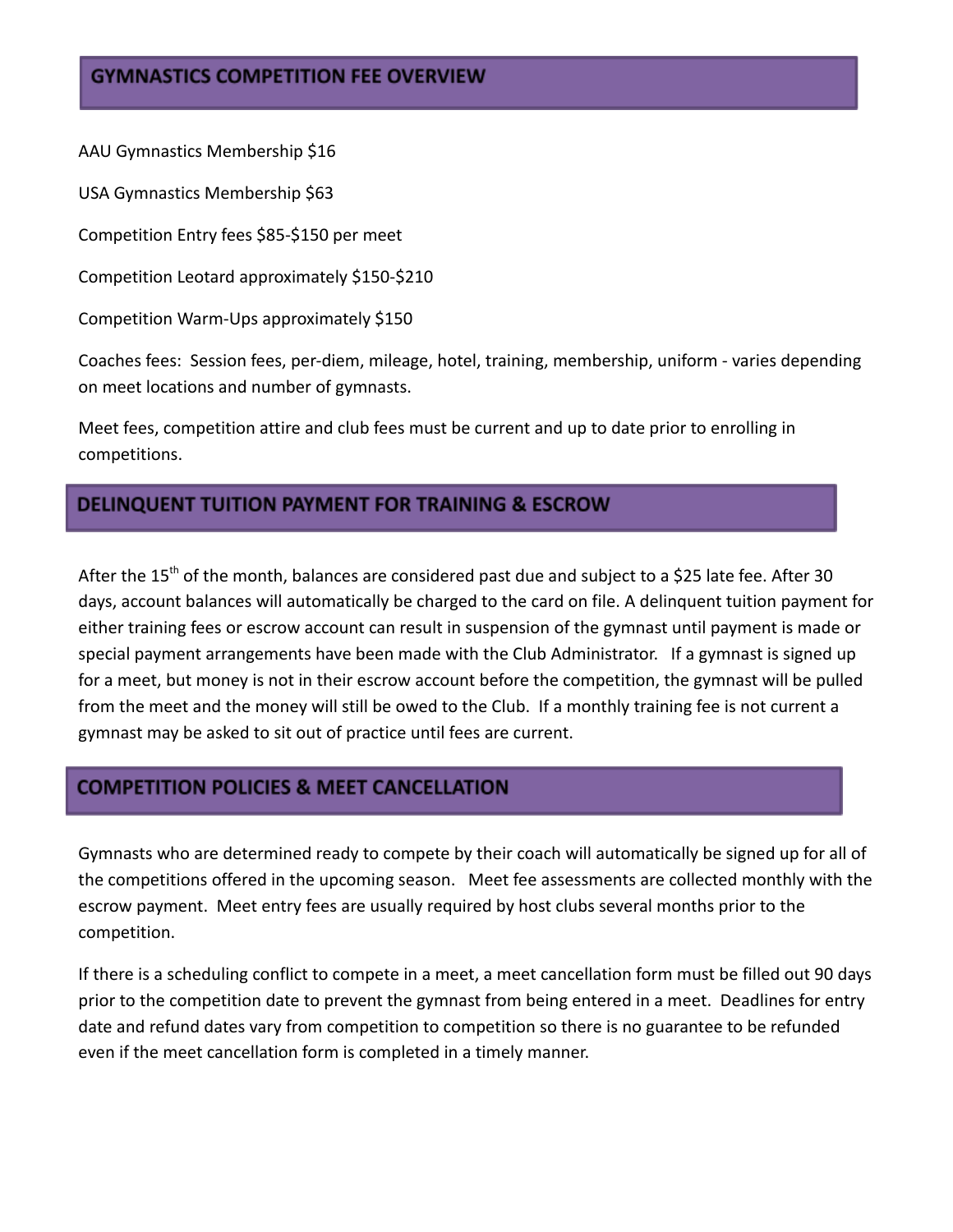College Park Gymnastics staff offers private lessons. To schedule a private lesson, you must contact the individual coach to schedule days and times based on their availability. In order to participate, one must be current with all fees. Before seeking private instruction, please discuss this with the Head Coach. Private lessons at other facilities are discouraged due to conflicting teaching methods.

### **TRANSFERRING FROM TEAM TO TEAM & RESIGNATION PROCEDURE**

Coaches put a lot of personal time into each athlete and ask their athlete to make reasonable commitment to the team as well.

A gymnast may resign from the team for any reason. A letter of resignation is required in order for gymnasts/parents to receive any funds remaining in their escrow account. The resignation letter must state the effective date or resignation, a request for a refund if applicable. If your gymnast has an outstanding balance, your account must be paid in full on or before your last day of participation.

During the non-competitive part of the season, a gymnast may transfer. All account balance must be cleared before training at another gym. It is a courtesy for all gyms to contact a gymnast's previous gym to verify that all accounts are cleared.

## **PARENT OBLIGATION & REQUIREMENTS**

The main purpose of hosting home meets is to help offset budgeted expenses by raising funds through competitions and special events. Parents of competition gymnasts are mandated to help with the fundraisers by working these competitions and special events. These competitions include three (3) meets that the team hosts and team fundraisers. Each year the parent is required to sign up for a specific job duty for the competition and is required to work all home competition meets. A \$150 fine will be charged for failure to work or provide adequate coverage.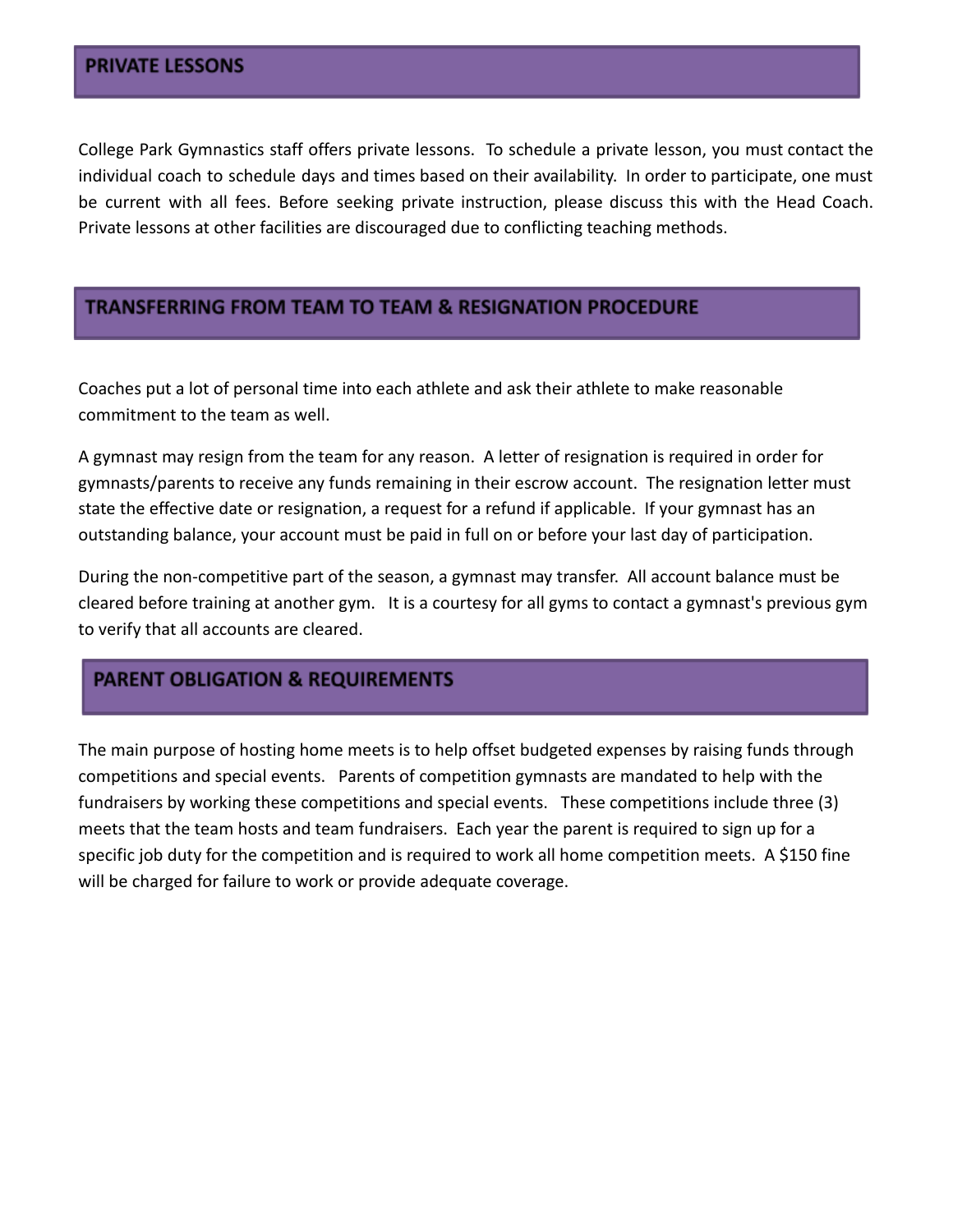#### **ADMISSIONS/SALES**

Responsible for set up/breakdown of admissions area for home meets, greet visitors, collection of entry fees, good luck grams and raffle items, keep track of money collected and gram/raffle items sold.

#### **PROSHOP/SALES (Admissions subgroup)**

Responsible for coordinating purchase of items to be sold during home meets, must set up items and break down sales tables, develop price lists, keep track of all items sold and money collected (balance sheet) to be sold at meets.

#### **AWARDS DISTRIBUTION & ANNOUNCER**

Responsible for selecting awards for the meet, assuring that the awards, trophies and/or banners are purchased in a timely fashion, preparing awards for meet, room set up/break down, and announcing/issuing all placement awards at the awards ceremony. Needs to understand AAU & USA Policies and Procedures for issuing awards. (A copy is available in Office). Should be comfortable speaking/entertaining a crowd.

#### **CONCESSIONS**

Responsible for all food items sold and/or grilled at meets to serve customers. Work with the hospitality committee to assist with selection and purchase of snack items, monitor inventory, create price list, collection of money, and set up/breakdown of concession areas.

#### **DECORATIONS**

Responsible for transforming the gymnasium, admissions, and awards ceremony rooms with the theme of the meet with items on hand or new. Set-up is done Thursday evening and/or Friday before the meet date. Must take down and store all decorations at the end of the meet.

#### **DJ/ANNOUNCER**

Master of ceremonies at a meet: responsible for all announcements (general, Tumble (good luck) grams, rotation questions, etc.) during the meet as well as coordination of floor music for each gymnast competing at meet. Should be articulate and able to multitask.

#### **HOSPITALITY**

Responsible for all food to be served to judges and coaches. Assist with menu selection, purchase food items and paper supplies, and set up/breakdown of each room following each event.

#### **FACILITY SET UP & BREAKDOWN**

With direction of the head coach, responsible for moving equipment and mats to clear the gym the Thursday evening prior to meet date; set up standard equipment for meet as well as outside signage, return gym back to its original condition and ensure that all trash is out of the facility.